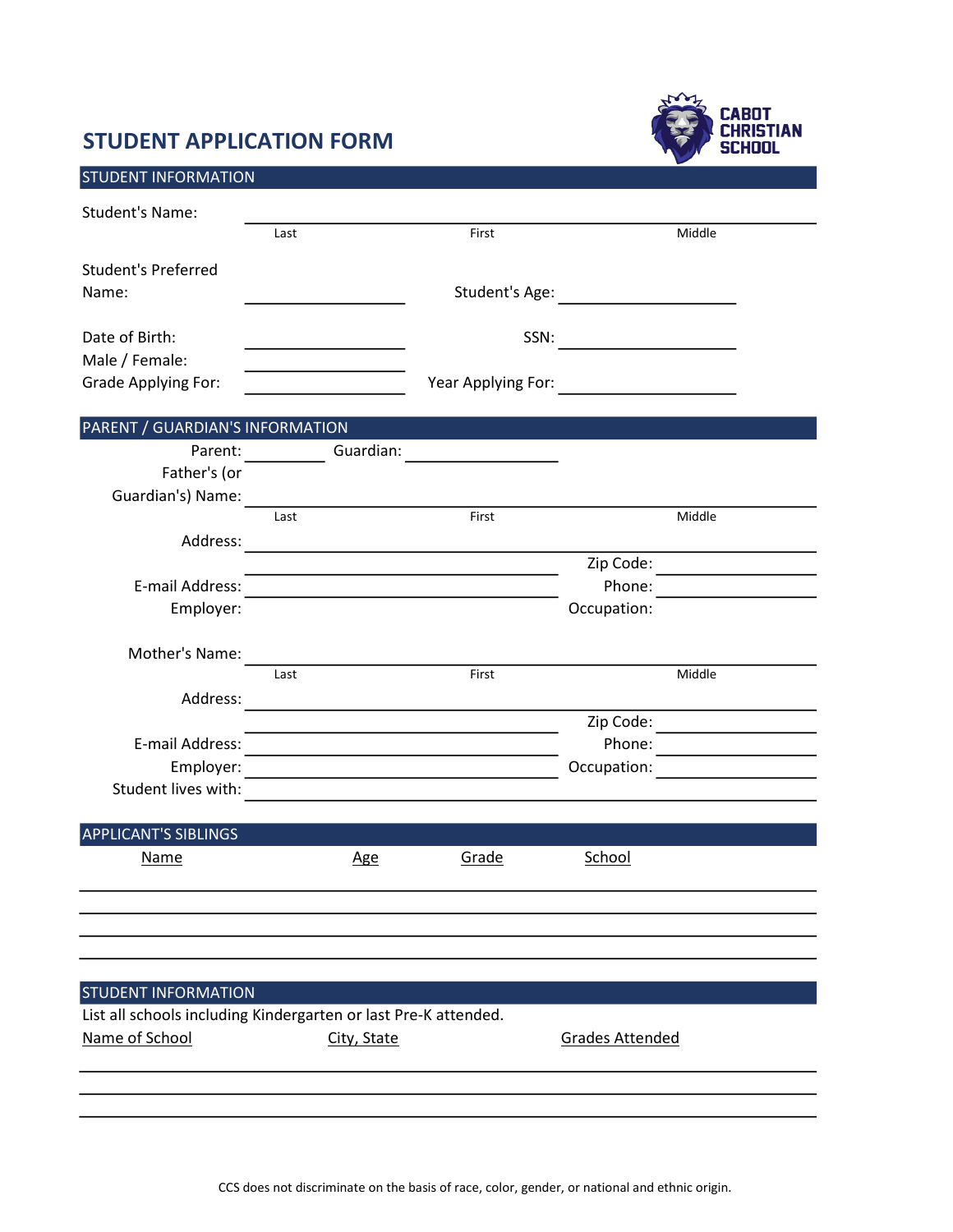Mailing address of most recent school:

Has student been retained in a grade? If yes, which grade? Give a brief explanation:

If student is transferring, have previous educators expressed concern regarding attention, behavior, emotional, social or learning challenges? Has this student been suspended or asked to leave from a school? If yes, please explain:

Please describe the nature of any previous disciplinary problems:

Have you or others been concerned for or has this student been evaluated for any physical, mental, academic or emotional needs? If yes, please explain:

If yes, please give a brief explanation: Does this student have physical, mental or emotional problems which require special medication?

For information only:

Name of Child's Physician:

Physician's Contact Number:

Briefly describe any special extra-curricular interests, hobbies, talents, or aptitudes:

## OTHER DATA

Do you consider your home a Christian home?

Which church do you attend?

Are you a member?

Which most accurately describes your church attendance?

Active in the church The children attend Sunday School

Attend occasionally Do not attend more than a few times a year

Explain briefly why you desire a Christian education for your child.

What are your expectations of Cabot Christian School for your child?

How did you hear about CCS?

If you have other children of school age that you will not be enrolling at CCS, please give a brief explanation: